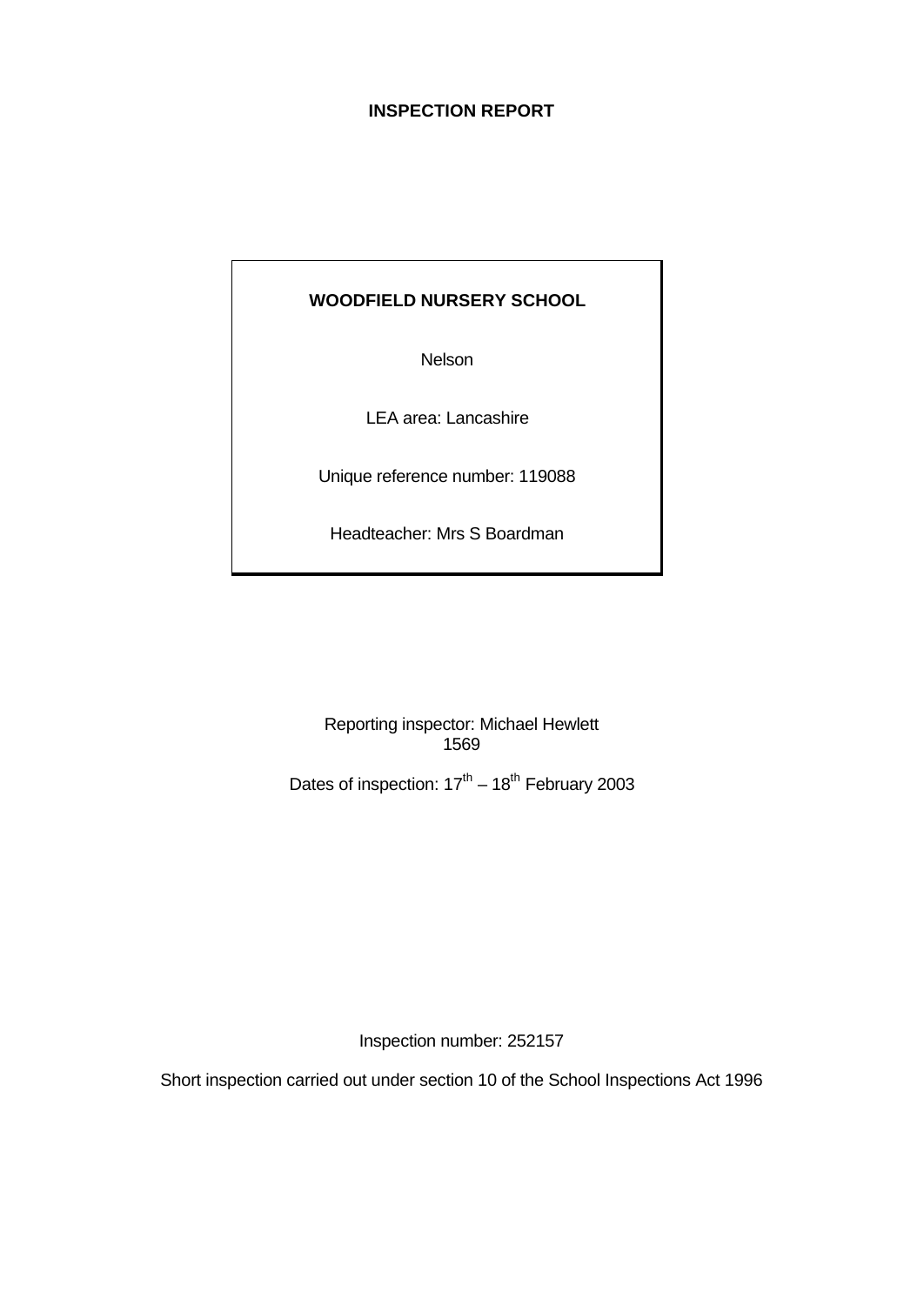# **INFORMATION ABOUT THE SCHOOL**

| Type of school:                                       | <b>Nursery</b>                                                    |
|-------------------------------------------------------|-------------------------------------------------------------------|
| School category:                                      | Community                                                         |
| Age range of pupils:                                  | $3 - 4$ years                                                     |
| Gender of pupils:                                     | <b>Mixed</b>                                                      |
| School address:                                       | <b>Sefton Street</b><br><b>Brierfield</b><br>Nelson<br>Lancashire |
| Postcode:                                             | BB9 5BE                                                           |
| Telephone number:                                     | 01282 614636                                                      |
| Fax number:                                           | 01282 614636                                                      |
| Appropriate authority:<br>Name of chair of governors: | <b>Lancashire Education Authority</b><br>Irene Lawrence           |
| Date of previous inspection:                          | November 1998                                                     |

## © Crown copyright 2003

This report may be reproduced in whole or in part for non-commercial educational purposes, provided that all extracts quoted are reproduced verbatim without adaptation and on condition that the source and date thereof are stated.

Further copies of this report are obtainable from the school. Under the School Inspections Act 1996, the school must provide a copy of this report and/or its summary free of charge to certain categories of people. A charge not exceeding the full cost of reproduction may be made for any other copies supplied.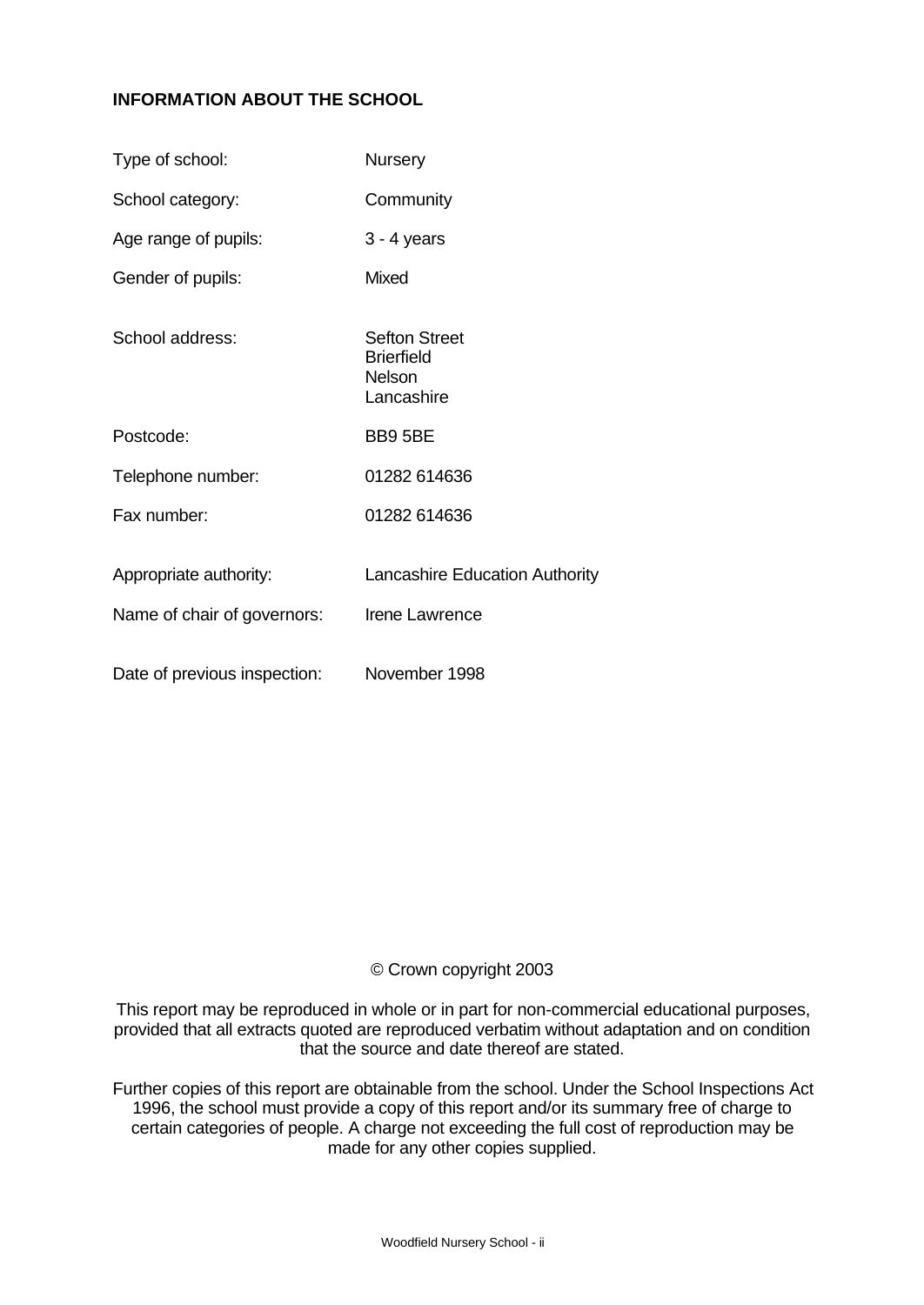## **INFORMATION ABOUT THE INSPECTION TEAM**

| <b>Team members</b> |                        |                      |  |
|---------------------|------------------------|----------------------|--|
| 1569                | <b>Michael Hewlett</b> | Registered inspector |  |
| 11084               | Jane Hughes            | Lay inspector        |  |

The inspection contractor was:

Primary Associates Limited Suite 13 West Lancashire Technology Management Centre Moss Lane View **Skelmersdale** WN8 9TN

Any concerns or complaints about the inspection or the report should be raised with the inspection contractor. Complaints that are not satisfactorily resolved by the contractor should be raised with OFSTED by writing to:

> The Complaints Manager Inspection Quality Division The Office for Standards in Education Alexandra House 33 Kingsway London WC2B 6SE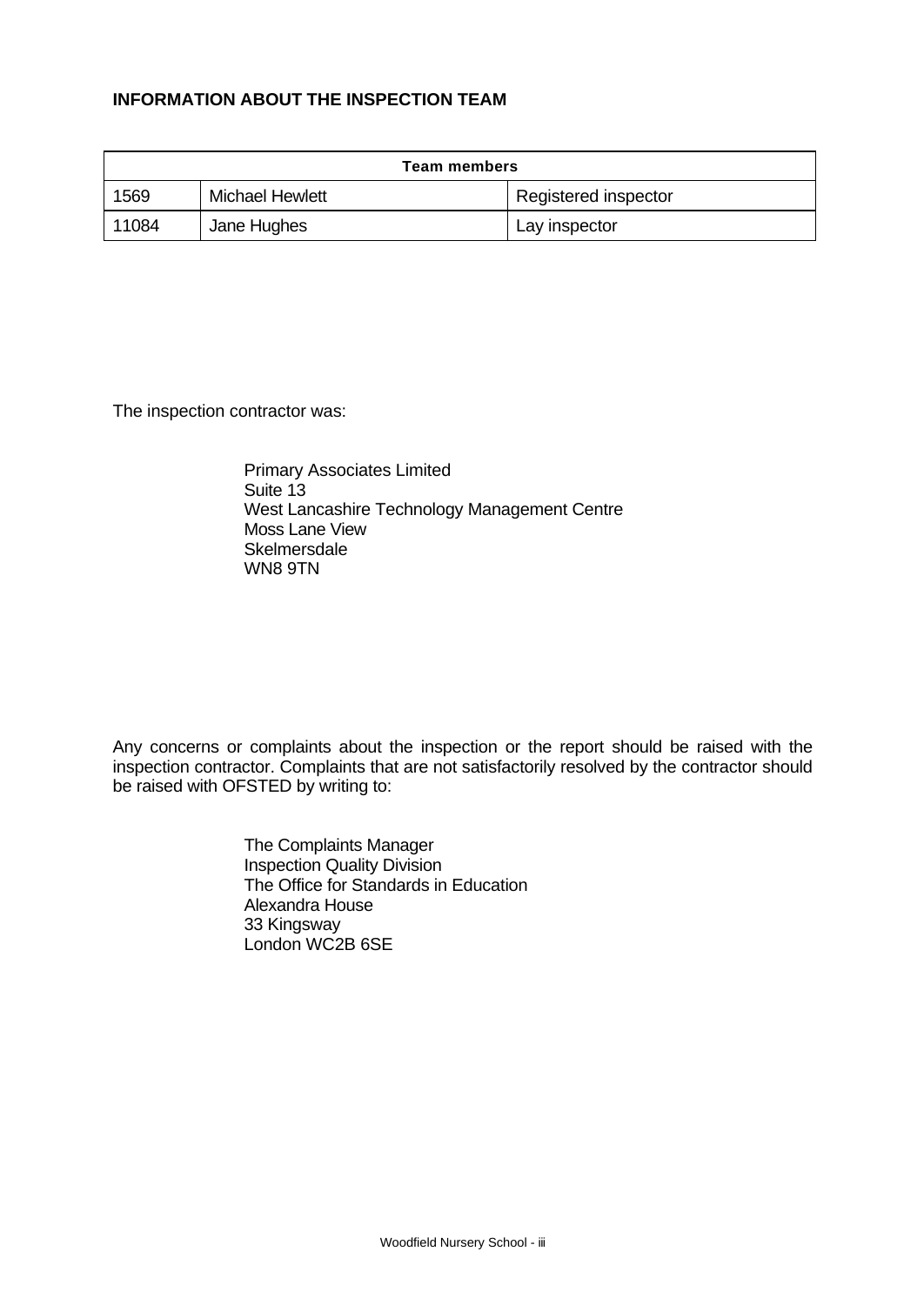## **REPORT CONTENTS**

#### **PART A: SUMMARY OF THE REPORT 1**

Information about the school How good the school is What the school does well What could be improved? How the school has improved since its last inspection **Standards** Pupils' attitudes and values Teaching and learning Other aspects of the school How well the school is led and managed Parents' and carers' views of the school

#### **PART B: COMMENTARY**

| <b>WHAT THE SCHOOL DOES WELL</b>              | 5   |
|-----------------------------------------------|-----|
| <b>WHAT COULD BE IMPROVED</b>                 | 11  |
| WHAT SHOULD THE SCHOOL DO TO IMPROVE FURTHER? | 12. |

**PART C: SCHOOL DATA AND INDICATORS** 13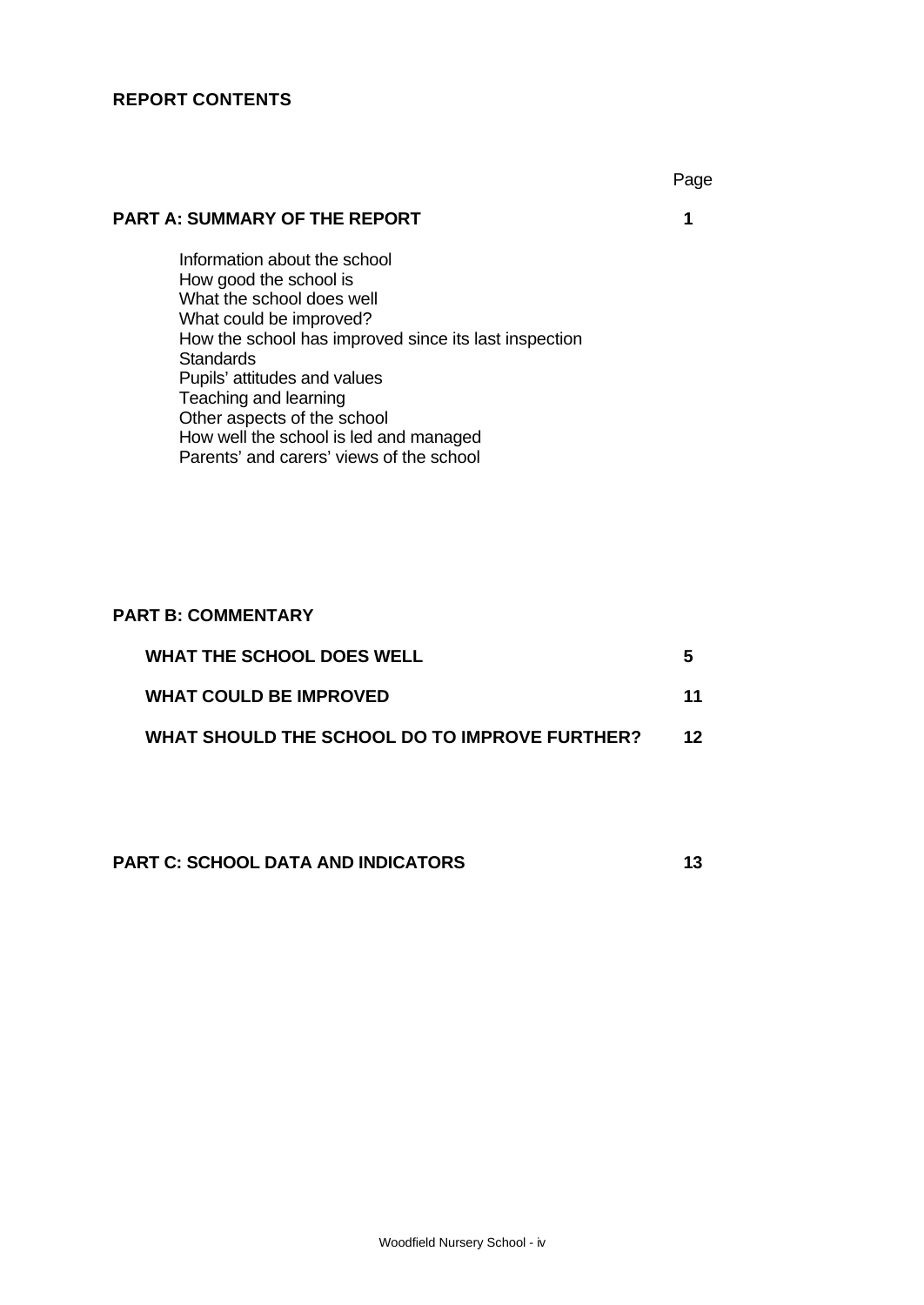## **PART A: SUMMARY OF THE REPORT**

## **INFORMATION ABOUT THE SCHOOL**

Woodfield is an average sized nursery school situated in Brierfield, a small town midway between Burnley and Nelson. There are 80 children on roll, aged between three and four years, of whom 39 are girls and 41 are boys. They all attend part-time. The majority of children live in the immediate area where there are few opportunities for them to play outside. There are high levels of deprivation within the local community. The children are taught by two teachers, including the headteacher, and two nursery nurses. They all work full-time. In addition, there are three full-time bilingual assistants and a part-time nursery nurse. These are funded through the Ethnic Minority Achievement Grant (EMAG) programme. Another nursery nurse is employed to support work in the community base and link with the Surestart project. This post is currently funded through a special grant from the Department for Education and Skills. A small number of children, 5 per cent, have been identified as having special educational needs. Most of these have speech and language difficulties. The school's population reflects the multiracial nature of the community that it serves. The majority of children, almost 90 per cent, are learning English as an additional language, with many at an early stage of language acquisition. The major community language used is Punjabi with a smaller group of Urdu and Bengali speakers. Children's skills when they enter nursery are well below those generally found in children of a similar age.

## **HOW GOOD THE SCHOOL IS**

This is a very good school with some excellent features. Most children are on course to exceed the expected standards by the time they reach the end of the Foundation Stage. The school is very well led and managed, relationships are excellent and the teaching is very good. Children are given an exciting range of activities. They make very good progress during their time in the nursery. It provides a very good basis for children's future learning.

#### **What the school does well**

- Helps children to make very good progress and achieve very well in all areas of learning;
- Teaching is very good and staff provide children with an exceptional range of activities;
- The headteacher provides outstanding leadership and is well supported by her staff. The school is very well managed;
- There is an excellent ethos for learning that enhances all aspects of children's personal development;
- Staff take very good care of the children, know their strengths very well and work very effectively with parents to help their children make the best possible progress in school.

#### **What could be improved**

• Arrangements at the start and end of sessions to ensure children have the same amount of time in school.

*The areas for improvement will form the basis of the governors' action plan*

#### **HOW THE SCHOOL HAS IMPROVED SINCE ITS LAST INSPECTION**

The school was last inspected in November 1998. It was a successful inspection and only one issue was identified. This has been successfully addressed. The school has continued to make very good progress in the intervening years, whilst maintaining the high quality provision recognised last time. The previous inspection highlighted the lack of privacy available for staff and children when staff provided 'care for their personal needs.' A major refurbishment programme has been completed and the toilet and changing facilities now meet children's needs very well. Priorities for the future are well considered, agreed and clearly understood by all staff and the school is very well placed to build on its current achievements.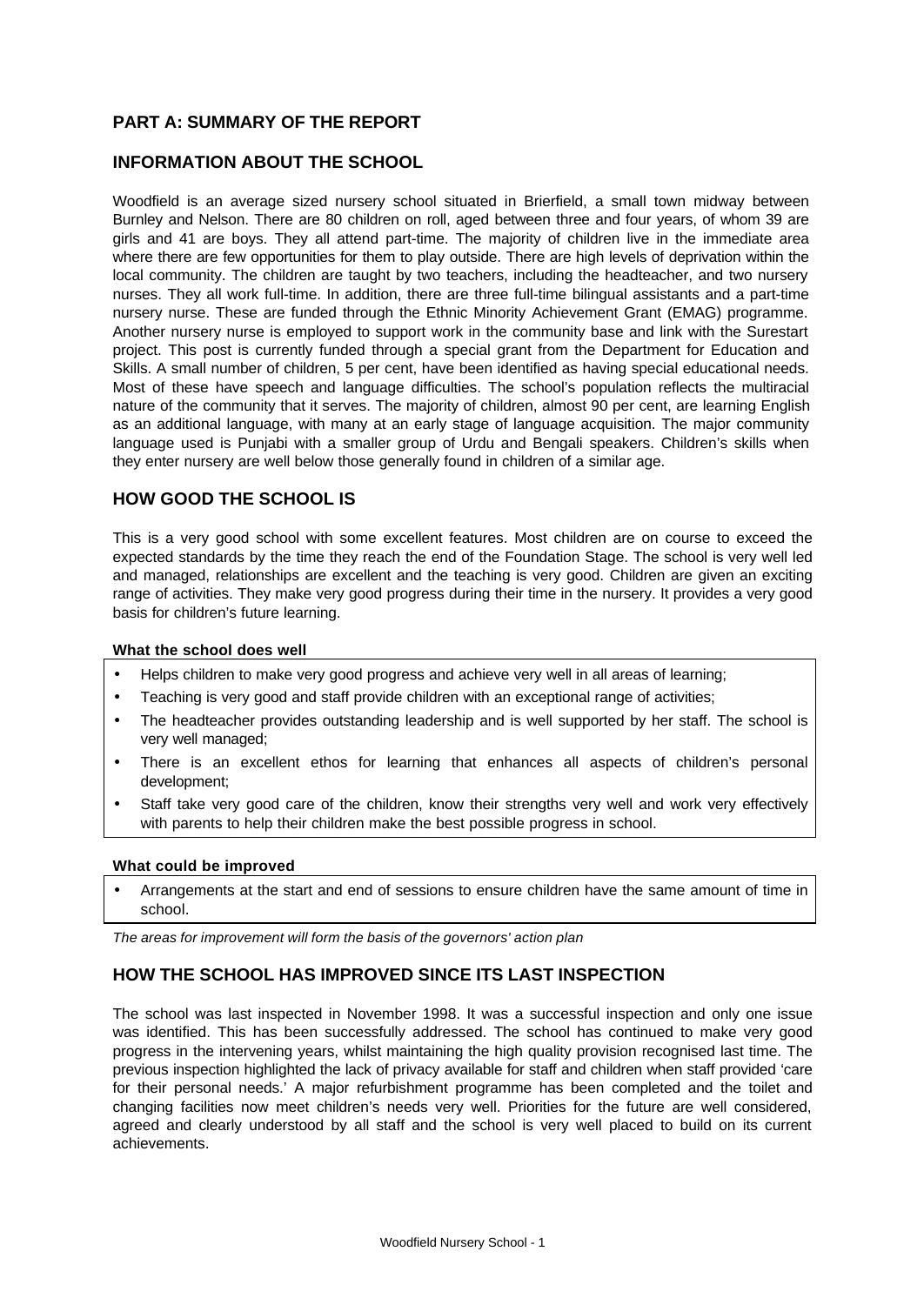#### **STANDARDS**

When they enter the nursery, children's skills are well below what would be expected for their age. During their time in nursery, they make very good progress and the majority are on course to exceed the Early Learning Goals. These are the standards they are expected to reach by the end of the Foundation Stage, their reception year in primary school. The standards children reach represent very good achievement and are consistent across the six areas of learning. Standards are so high because teaching is so well organised and focused on improving children's skills. It results in most of the children becoming confident and assured, ready to share their views and opinions with others. The majority of the activities are led by the children themselves, but the adults who work with them carefully guide their learning so it remains purposeful. Standards improve because children are taught in small groups and staff accurately identify their individual learning needs. As a result, they receive just the right level of support. A good example of this is seen in the way children who have special educational needs are integrated into all the classroom activities but encouraged to work at their own level. Similarly, children learning English as an additional language receive very good teaching from all staff and are encouraged to be confident and try out new words. This helps their skills in English improve quickly. The school regularly checks on standards achieved by different groups and the inspection confirms their findings that there is no significant difference in the attainment of boys and girls or any other groups.

| <b>Aspect</b>                             | <b>Comment</b>                                                                                                                                                                  |
|-------------------------------------------|---------------------------------------------------------------------------------------------------------------------------------------------------------------------------------|
| Attitudes to the school                   | Very good. Children are always interested in the varied range of activities<br>and concentrate very well to complete them.                                                      |
| Behaviour                                 | Very good. Children know what staff expect of them and always try hard<br>to meet these very high expectations.                                                                 |
| Personal development and<br>relationships | Excellent relationships between staff and children ensure a relaxed and<br>very productive learning environment. Children take every opportunity to<br>become more independent. |
| Attendance                                | Good. Most children arrive on time for sessions.                                                                                                                                |

## **CHILDREN'S ATTITUDES AND VALUES**

Parents report that their children really like school. Children work very hard and there is a constant buzz of activity about the place. Children respect and trust the adults; they respond well to their constant encouragement. Standards of behaviour are consistently very high and contribute to the very happy atmosphere in school.

## **TEACHING AND LEARNING**

| <b>Teaching of pupils:</b> | <b>Comment</b> |
|----------------------------|----------------|
| Quality of teaching        | Very good      |

*Inspectors make judgements about teaching in the range: excellent; very good; good; satisfactory; unsatisfactory; poor; very poor. 'Satisfactory' means that the teaching is adequate and strengths outweigh weaknesses.*

Teaching is very good overall. This matches the high quality found when the school was last inspected. A particular strength of the teaching is the exceptionally wide range of interesting and relevant activities that teachers plan for the children. These grab their imagination, keep them interested and involved. As a result, they learn more quickly and can apply what they have learned in practical situations.

The teaching of personal, social and emotional development is very strong and is built into all their work. There are excellent relationships between adults and children and they are given ready praise and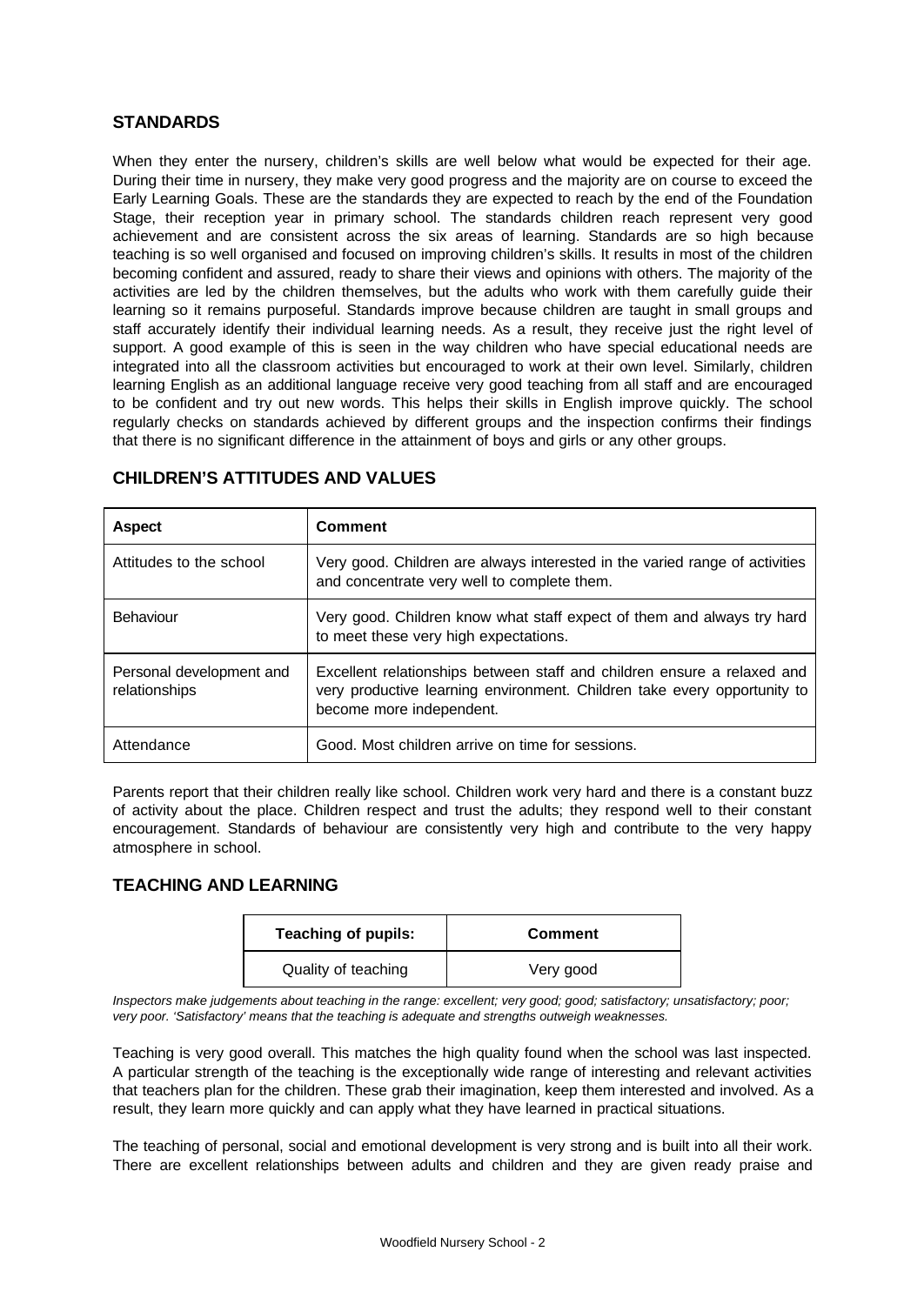encouragement. As a result, children settle quickly and soon grow into confident learners who are willing to try hard and to work independently.

Teaching of communication, language and literacy, mathematical development, creative development and physical development is equally strong and it is this level of consistency that enables children to learn so well because all staff have high expectations. The teaching of speaking, listening and early reading and writing skills is exceptionally good with staff constantly challenging children to try their hardest, not settling for the first attempts. This explains why children's progress in these areas is so rapid. Teaching in the mathematical area is very effective as staff find ways in which children can apply what they have learned in practical situations, such as counting out snacks for their friends or matching shapes they know with those they find around the nursery.

The teaching of knowledge and understanding of the world was picked out by staff as an area where they were less confident. Nevertheless, the teaching was still very good. Indeed, the teaching of information and communication technology (ICT) is extremely successful with staff offering children just the right level of support where needed and providing an exciting range of software for them to use.

The organisation of the teaching groups, where each child is allocated to a key worker, is another factor that supports the high quality learning. It means that no child can slip through the net or miss out on the support they need. In addition, excellent systems are in place to make sure children's individual needs are shared with other colleagues who might be working with them during a session. This ensures everyone offers an appropriate level of guidance and knows which activities children should be guided towards.

Children who are new to English are helped to access the full curriculum through skilled bilingual support. Similarly, those children who are identified as having special educational needs are very well taught. They have detailed individual education plans, which set out clearly what staff and parents want them to achieve. These children are included in all aspects of nursery life and this commitment to the inclusion of all is another outstanding feature of the teaching.

| <b>Aspect</b>                                                                                           | Comment                                                                                                                                                                                                                                                         |
|---------------------------------------------------------------------------------------------------------|-----------------------------------------------------------------------------------------------------------------------------------------------------------------------------------------------------------------------------------------------------------------|
| The quality and range of<br>the curriculum                                                              | Good. The school provides an exceptional range of activities for the<br>children and this helps to develop their early learning. However, because of<br>the way the start and end of sessions are organised, some children get<br>longer in school than others. |
| Provision for children with<br>special educational needs                                                | This is a strong feature of the school's work. Provision is very good<br>because children's individual needs are carefully assessed and effectively<br>planned for.                                                                                             |
| Provision for children with<br>English as an additional<br>language                                     | Very good systems are in place to identify and provide for children's<br>particular needs. Bilingual support is very effective.                                                                                                                                 |
| Provision for children's<br>personal, including<br>spiritual, moral, social and<br>cultural development | Very good in all areas. Staff offer a large range of interesting activities that<br>add greatly to children's personal development and help them prepare to<br>be effective and sensitive members of society.                                                   |
| How well the school cares<br>for its children                                                           | Very good. All adults show great sensitivity to children's welfare and offer<br>them all the necessary security. Staff know children's strengths very well<br>and offer them daily challenges in their learning.                                                |

# **OTHER ASPECTS OF THE SCHOOL**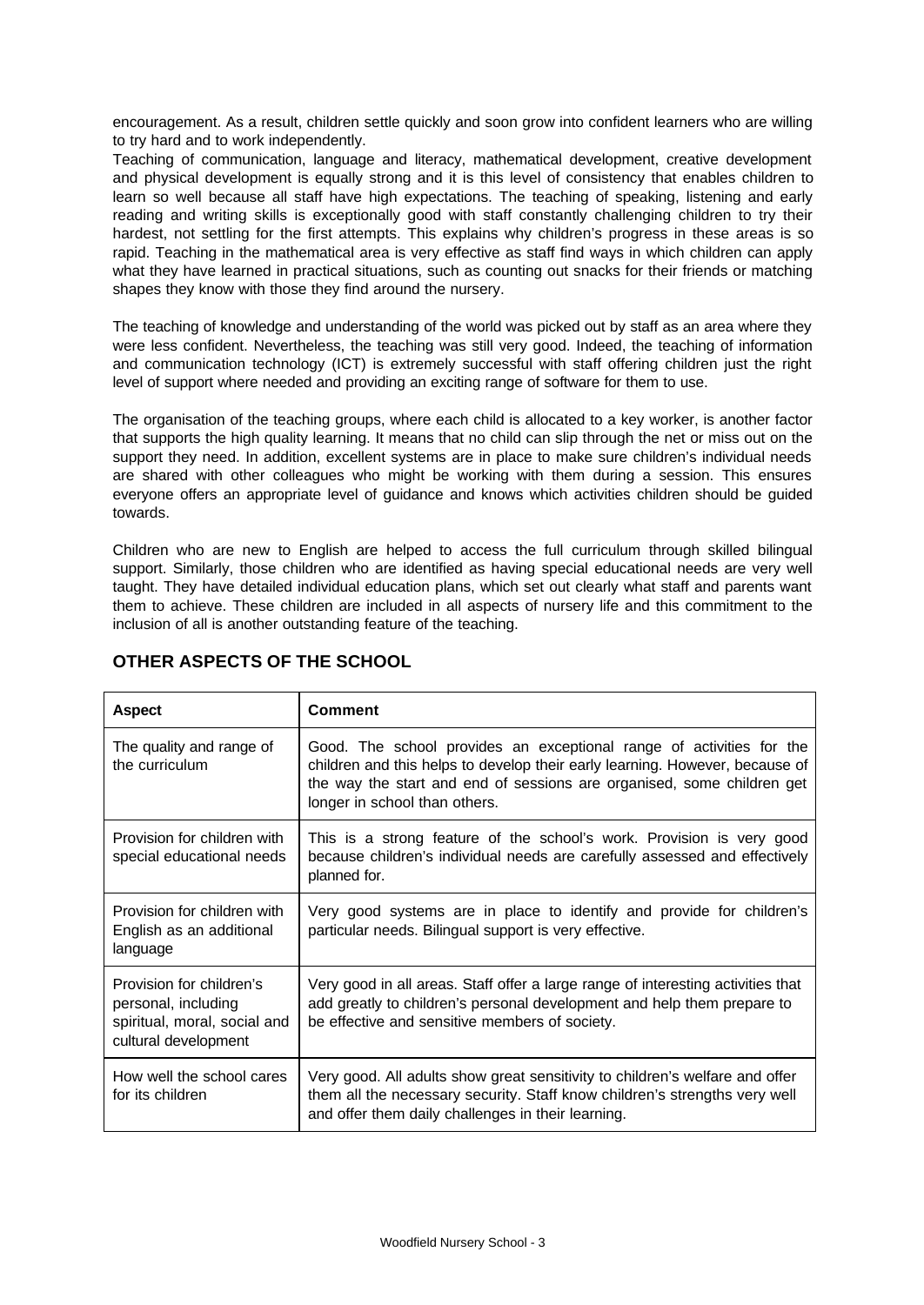The school establishes very good relationships with parents and collects detailed information about what each child can do. Staff create a harmonious, multiracial community where children feel confident and secure, and where different beliefs are valued.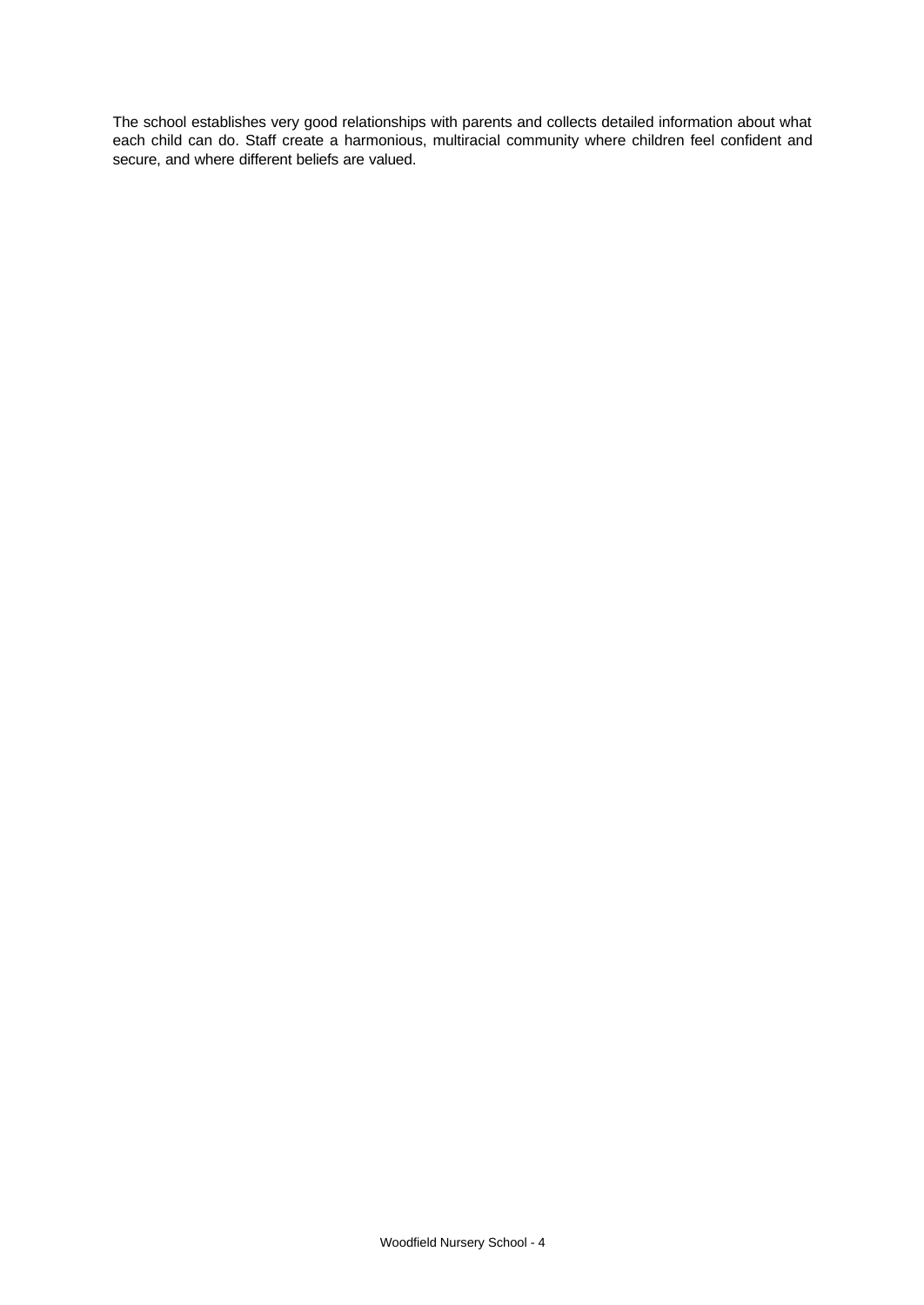## **HOW WELL THE SCHOOL IS LED AND MANAGED**

| <b>Aspect</b>                                                            | Comment                                                                                                                                                                                                                                                            |
|--------------------------------------------------------------------------|--------------------------------------------------------------------------------------------------------------------------------------------------------------------------------------------------------------------------------------------------------------------|
| Leadership and manage-<br>ment by the headteacher<br>and other key staff | The headteacher's leadership is outstanding. She leads by example and<br>has established a clear educational direction for the school. She is very<br>well supported by all the staff.                                                                             |
| How well the governors fulfil<br>their responsibilities                  | Very good. The governors have no delegated powers, as the local<br>authority is responsible for the school. Nevertheless, governors are<br>actively involved in the life and work of the school. They fulfil their role as<br>'critical friends' very effectively. |
| The school's evaluation of<br>its performance                            | Very good. The school regularly checks on how successful it has been<br>and is always trying to improve its practice.                                                                                                                                              |
| The strategic use of<br>resources                                        | Very good. The school is successful in making sure it gets good value<br>when spending its money. This has resulted in an excellent range of high<br>quality resources.                                                                                            |

Staffing levels and accommodation are very good. Resources for learning are excellent and they are very well organised so that children can choose for themselves and become more independent.

## **PARENTS' AND CARERS' VIEWS OF THE SCHOOL**

| What pleases parents most |                                                                                                                             | What parents would like to see improved |                                                                                                                                                   |
|---------------------------|-----------------------------------------------------------------------------------------------------------------------------|-----------------------------------------|---------------------------------------------------------------------------------------------------------------------------------------------------|
|                           | The school is well led and managed;<br>Children make good progress and the school<br>is well regarded locally;              |                                         | A small number of parents felt that children did<br>not get enough work at home or have access<br>to a wide enough range of activities outside of |
|                           | Staff are easy to approach and are very<br>friendly;                                                                        |                                         | school.                                                                                                                                           |
|                           | Children enjoy school and behave very well;                                                                                 |                                         |                                                                                                                                                   |
|                           | Children with special educational needs and<br>those learning English as an additional<br>language are very well supported. |                                         |                                                                                                                                                   |

Inspection findings confirm the parents' overwhelmingly positive views. The children make very good progress. Parents are very supportive and value what the school has to offer. The school has taken steps to extend the range of facilities available such as the lunchtime club. Bearing in mind the age of the children, a sufficient amount of work is available for them to do at home.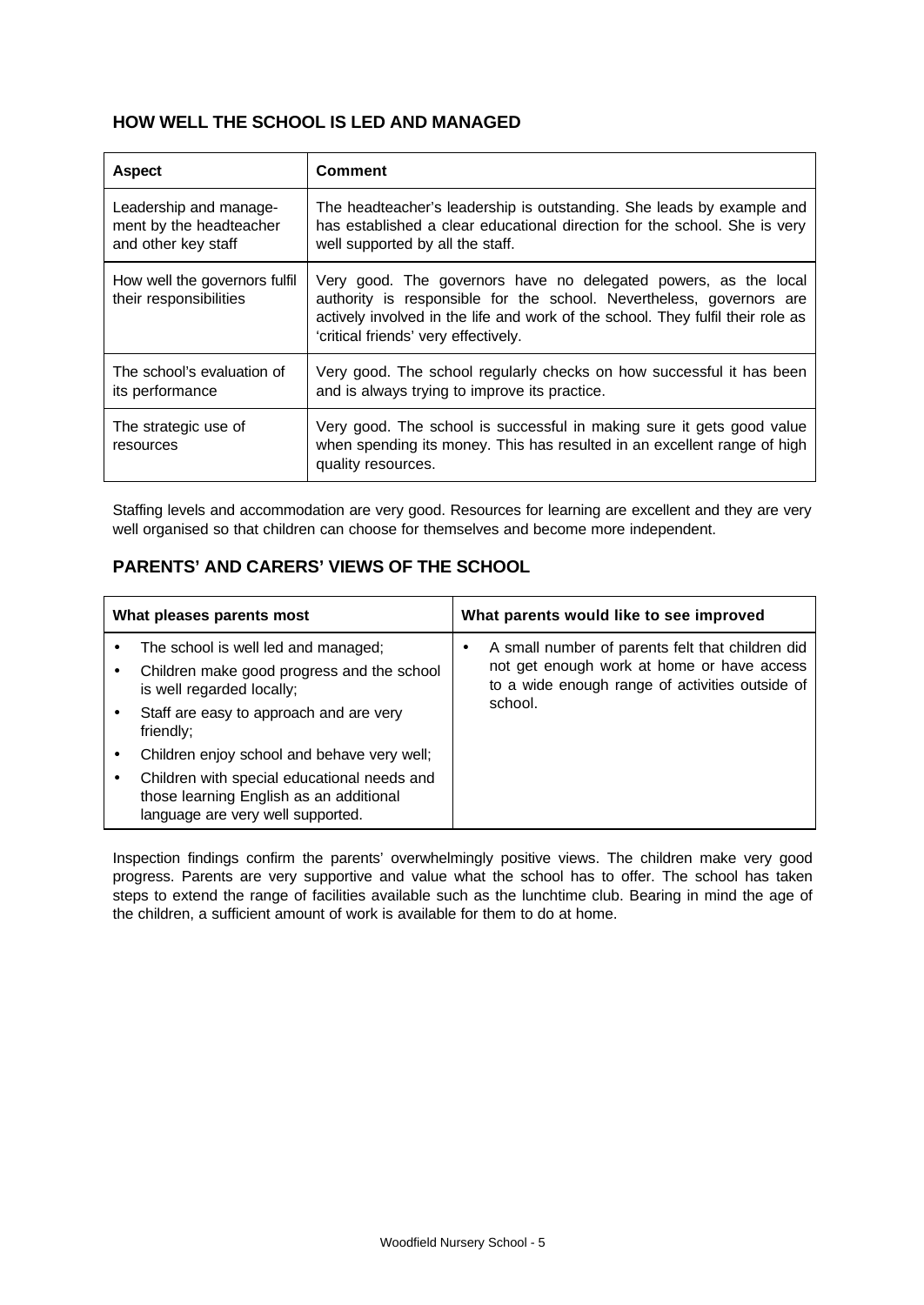## **PART B: COMMENTARY**

#### **WHAT THE SCHOOL DOES WELL**

## **Helps children to make very good progress and achieve very well in all areas of learning**

- 1. Children of all abilities and from all backgrounds make very good progress during their time at Woodfield nursery. It means that after starting with well below average skills, the majority are well on course to exceed the standards expected within the Early Learning Goals by the end of the Foundation Stage. Indeed, some of the older children and some higher attainers are already reaching these levels in some of the areas such as numeracy and their ability to express themselves. Parents are delighted with their children's achievements.
- 2. There are many reasons why the children do so well. They include their very positive attitudes to learning and enthusiasm for what they do. The high quality of the teaching that encourages children to try things out and the exceptional leadership of the headteacher, which sets such high standards. All these features combine to create an exciting and stimulating environment.
- 3. As they develop children's personal, social and emotional development skills, staff expect that children will take responsibility for their own learning and find their own resources. They are expected to be independent and make choices. Even the very youngest are expected to clear away the equipment they have used and realise that if they do not it will have an impact on others who want to use it later. Good examples of this were seen in the way that children managed snack time. They organised the food, helped themselves to drinks from the water cooler and took great care to leave their table clean and tidy. On another occasion, one child, who demonstrated challenging behaviour, was reluctant to join in a story session with the rest of her group. The teacher working with her quietly explained what was expected and how, if she kept interrupting others, they wouldn't be able to listen to what she was saying. At first the girl ignored the requests, but the teacher's persistence and encouragement, supported by the rest of the children in the group, eventually persuaded her to do as she was asked. She listened attentively for most of the time, helped to clear away some books and what she achieved was celebrated with the rest of the group. On a later occasion, the same girl was observed helping to organise her friends in the home corner as they played. She used the same mannerisms and terminology that she had seen and heard from the teacher and adopted that role in her own play.
- 4. The majority of children make very good progress in improving their language and communication skills. Understandably, this is given a high priority because so many children arrive in school with a limited grasp of English. Staff take every opportunity to improve children's listening and speaking skills. For example, role play is used as an excellent vehicle for children to improve their spoken English. One group set up 'Brierfield Chippy' and organised it so that it was just like chip shops they had visited. It grabbed their interest and many in the group were able to take on different roles such as customers or shop assistants, some using the same intonation as the adult who was supporting them. Others found this more difficult but they were given extra support from a bilingual assistant who translated where necessary so that they could take part in the discussion. This enabled them to play a full and active part in the session, deciding how many orders of fish and chips they wanted to place and trying to work out how much it was likely to cost. Higher attainers worked happily alongside those who were less confident with their English, as they decided what they needed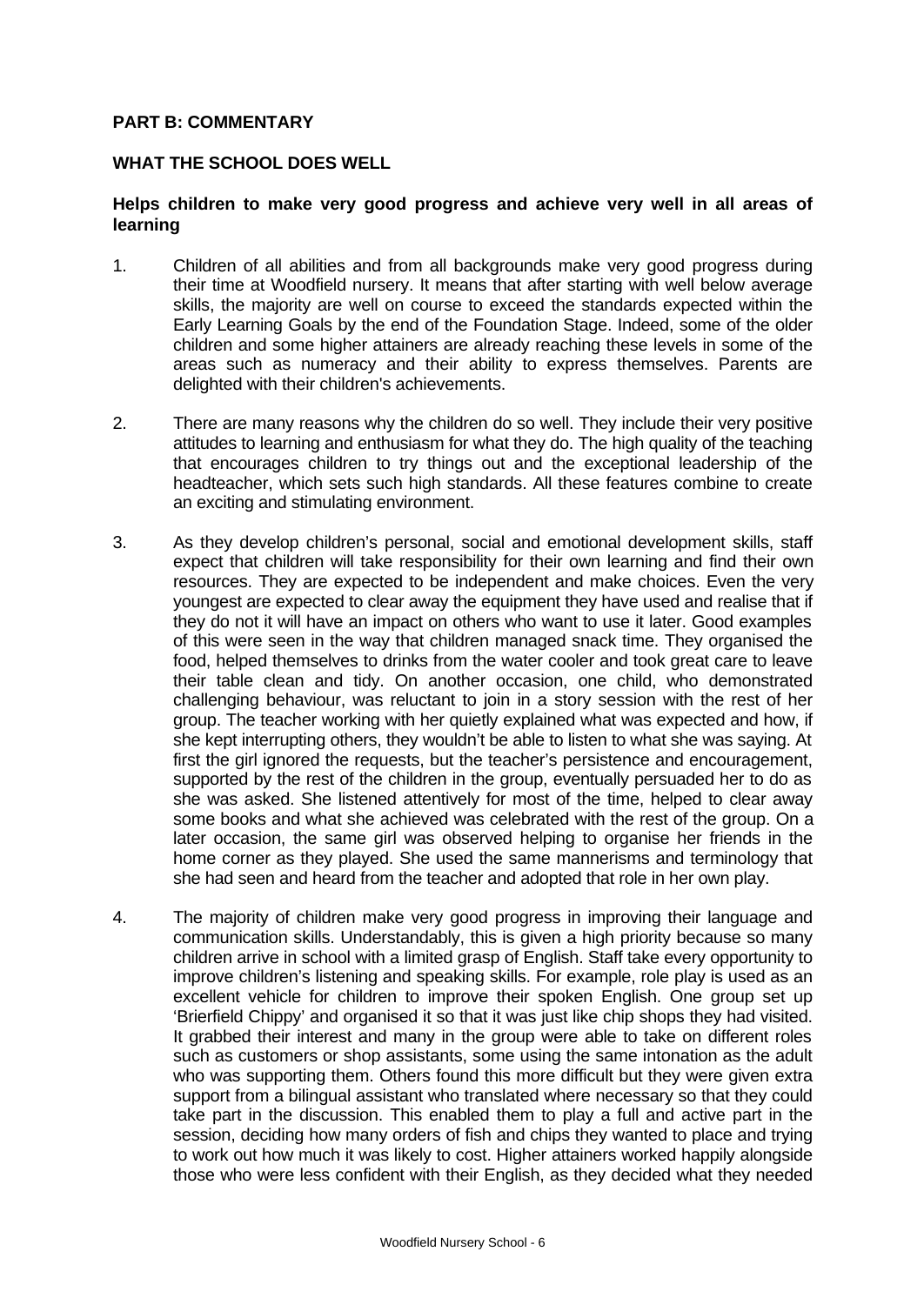and how many portions were still available. 'You had better hurry up', said one girl who decided she was in charge of the shop, 'we haven't got many fish fingers left and I'm not cooking any more.'

- 5. Most children have a secure understanding of number and shape and are especially good at applying what they know in practical situations. When they find mathematical shapes around the nursery, they are able to name them and explain some of the similarities and differences. 'That table is a circle and it's better than that square table because we can all sit round it', said one confident and fluent girl who then organised her friends around the table to prove her point.
- 6. Children have begun to understand many of the features of the world around them. For example, they talk about the seas and oceans where fish live and what these creatures need to survive. Many are beginning to show an understanding of their culture and that of some of their classmates. They talk happily about family events such as a new baby and how they help to look after it. 'My mummy is looking after the baby. He sleeps all the time and cries a bit when he's hungry', said one boy as he arrived in school. He was able to explain how the baby was already growing bigger because 'I'm looking after him as well.'
- 7. Children make very good progress in improving their creative skills. They make sensible choices as they decide what materials they should use, as they create their own collage pictures. Most are very accomplished as they roll clay into recognisable shapes, deciding between themselves which tools they need to use to create the best shape. Children know a good range of songs and are keen to join in. They are enthusiastic in their singing; often combining some songs they know with number rhymes, which helps them to apply their mathematical knowledge, such as, 'Five little fish went swimming one day.'
- 8. All aspects of physical development are well represented within the curriculum and children make very good progress in this area. The quality of their work in the outdoor area is particularly good. They make excellent use of it, moving around with very good co-ordination skills, recognising the need to share the space with others. The exciting range of activities provides a stimulating environment in which to learn. For example, with the help of adults, children reorganised the fixed climbing frame by adding wooden walkways, allowing them to take part in some challenging balancing games. Because they are used to working in this way, children are very proficient at using tools and equipment. They take it for granted that if they need to make something then they choose suitable tools and equipment and start to organise it for themselves. A good example of this was seen in the way they collected together all the materials to create a picture. They selected what they needed to use without direct reference to adults, took responsibility for their own learning and showed very good levels of independence.

## **Teaching is very good and staff provide an exceptional range of activities for the children**

9. The quality of teaching was judged to be very good during the last inspection. These high standards have been maintained and built on. There is now a higher proportion of excellent teaching. All staff provide children with a rich diet of activities, which makes sure they experience the full Foundation Stage curriculum.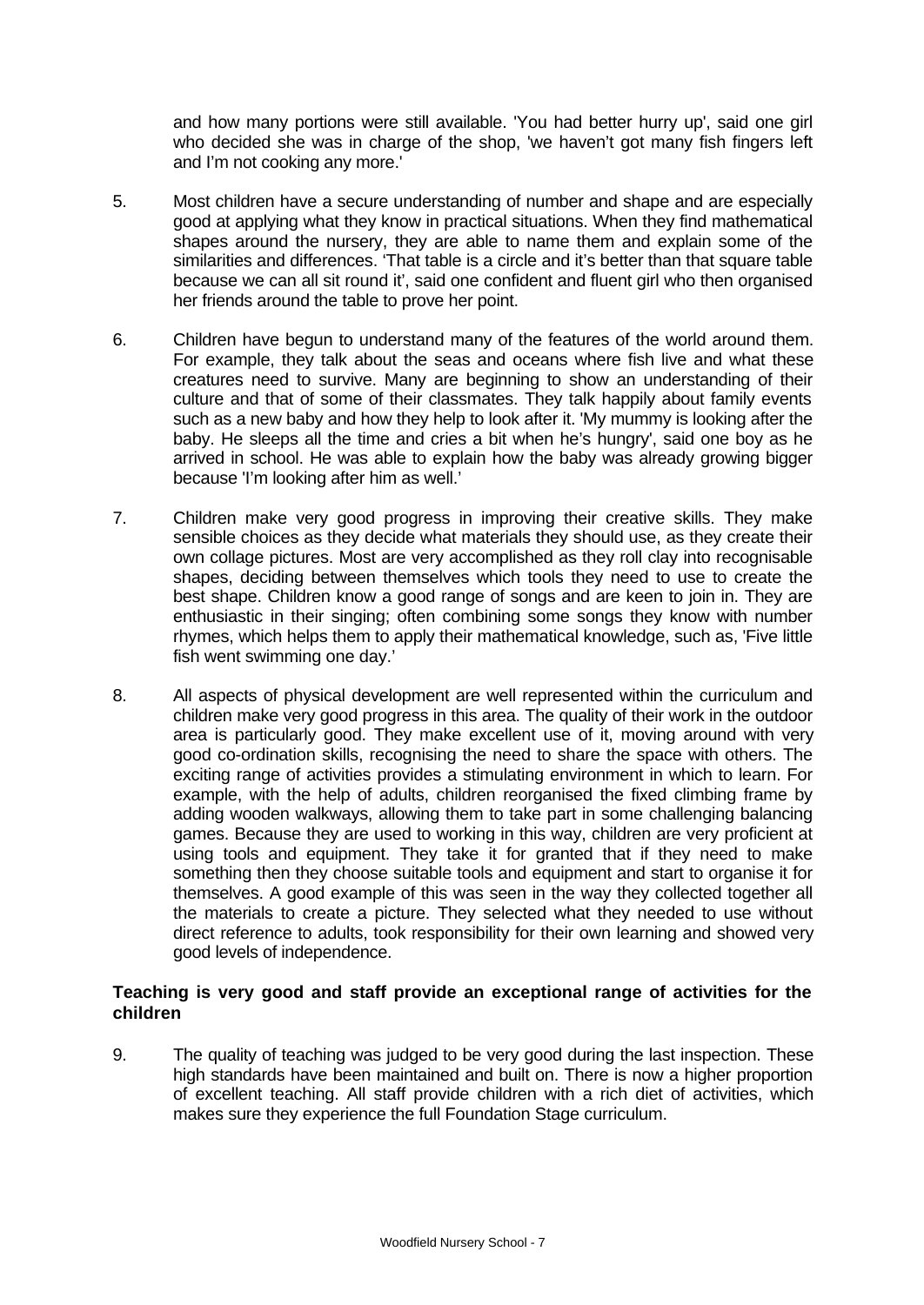- 10. The school successfully provides children with a range of skills that will support their growing independence. For example, different groups of children designed their own collage linked to the 'Underwater theme' that had been the focus of the week's work. Not only did they select the materials they wanted to use but cut them to just the right size to recreate the rainbow fish they had seen. The adult working with them supported their learning very well, only intervening when absolutely necessary or to discuss ways in which they might improve their 'finished product.' Because staff work so closely together, there is a consistency about their approach to teaching that helps children feel secure.
- 11. Another feature of the high quality teaching is the way in which all staff are prepared to try out new ideas. They are always striving to improve their practice and refuse to settle for the easy option. A very good example of this was seen during the inspection when children set about organising their shop. Children had shown a great interest in the kind of goods their 'customers' would prefer and how much they would need to charge. Adults encouraged children to look at books and share their knowledge to find out the information and they talked excitedly about what they needed to do. Negotiation skills were to the fore as the children debated who should be in charge and how it would be organised. Much of the conversation then moved to costs and how it could be recorded on the signs they were making. The practitioner working with children skillfully introduced number patterns, linked to rhymes they already knew. As a result, some of the higher attainers within the group managed to make a 'price list' with recognisable figures which they explained to their classmates. When the teaching is so practically based and so immediate, with adults responding to situations and being adaptable, children learn quickly.
- 12. In all their work, staff demonstrate very high levels of subject knowledge, excellent questioning techniques and a clear understanding of how young children learn. They use open ended questions such as 'What do you think will happen next?' and 'How would you feel if this happened to you?' Very good examples of these approaches were seen during bilingual story sessions. On one occasion, children listened to the rhyme 'one, two, three, four five, once I caught a fish alive' and then retold it explaining how they might feel in a similar situation. The adult working with them asked challenging questions that made them think. 'Do you think the finger hurt when the fish grabbed it? Let's have a look at the fish we bought at the market; has it got sharp teeth?' Once again she extended their understanding, making good links with other experiences they had had. She wouldn't settle for their first answer and asked them to explain what they meant, often supporting them with mother tongue.
- 13. Staff make very good use of the excellent resources and very good accommodation to improve their teaching. The outside areas, including the garden and the climbing apparatus, are consistently harnessed by staff to provide wider curriculum experiences for the children. For example, staff encourage children to observe closely and then talk about what they have seen; discussing changes they have spotted since they last explored this part of the school. Such imaginative use of the school's facilities keeps children interested and actively involved. They really enjoy their work, finding these activities stimulating and exciting. On other occasions, different groups followed a 'colour and shape' trail, recording what they found and noticing how colours were different in the plants and bushes as the seasons changed. Another successful teaching session outside involved children improving their climbing skills using the climbing frame. The activity allowed the children to create challenging 'climbs' that could be adapted to meet their individual needs by adding linked walkways inside the structure. One child found the height of the bars daunting and was reluctant to move beyond the first rung. The adult working with this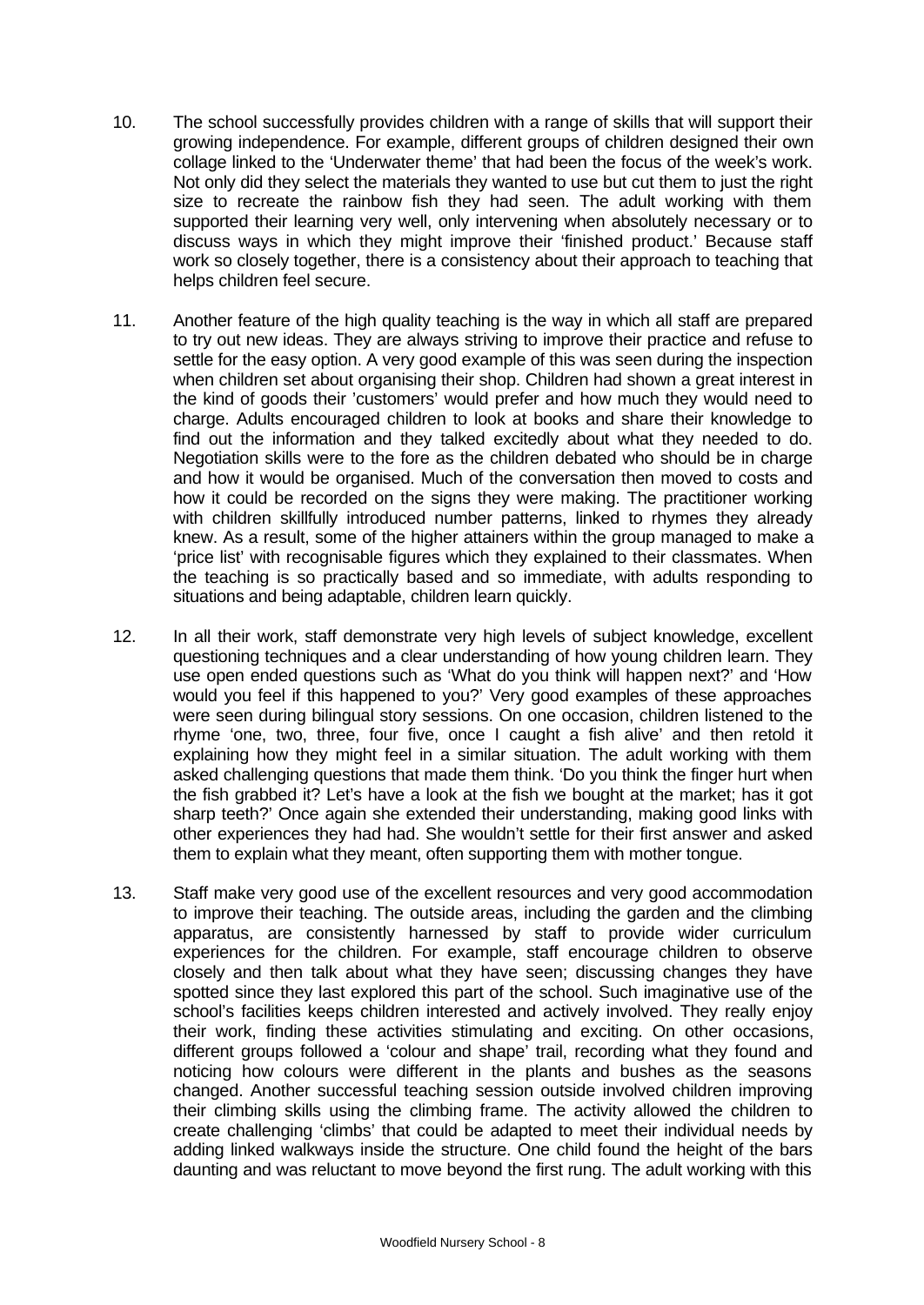group focused her attention on this girl, encouraging, supporting and eventually climbing the frame herself to prove it could be done. As a result of this intervention and guidance, the girl finally managed to get past the first rung and then surprised herself by climbing even higher. The whole group stopped to celebrate this success and the adult then turned her attention to a more confident child who, she felt, was not extending himself sufficiently. The indoor learning environment is of a similarly high standard. It is rich, attractive and very well cared for. It offers children a wide range of interesting and exciting activities that they can select from. As a result, they stay engrossed in activities and become more independent.

- 14. All groups of children are equally well taught. This is because the staff identify their needs early on and then track their individual progress effectively. As a result, little escapes the staff as far as children's curriculum needs are concerned. Some very good examples of this were seen in the way in which higher attainers were given more challenging activities when they have completed a task. These decisions are carefully planned by staff so that the pace of children's learning suits their needs. For example, one boy who is particularly able is given additional support which allows him to practise reading. He enjoys these sessions and makes rapid progress because he can access books that would be too hard for the rest of his group. He read most of the words in a book he found about 'Underwater worlds'. He clearly understood the content as he talked confidently about the fish he could identify. 'Yes you can eat sardines'. Similarly, children who have special educational needs are very well taught. They each have a detailed plan which sets out targets for them to work towards. All staff contribute to these plans when organising activities and regular meetings are held to ensure that the right amount of progress is being made and children are making the most of opportunities on offer.
- 15. In all their work, staff set tasks that build children's confidence and encourage them to take on new challenges. This is especially important, as so many children are new to English. The tasks on offer take full account of children's knowledge, understanding and abilities but equally important is the way staff work hard to raise children's confidence and self-esteem. For example, during a story session, one boy who had little English was very well supported by a bilingual assistant. She made sure he was able to take a full and active part in the story session with other children who had better language skills. The adult working with him showed great patience and supported his attempts to try some of the words he knew. The adult offered ideas and suggestions but did not offer solutions. The boy persevered and took a full part as he and his friends worked out how the story might end. Because the adult guided and supported the learning so well, language skills improved and the child took a great pride in what he had achieved.

#### **The headteacher provides outstanding leadership and is well supported by key staff. The school is very well managed**

- 16. The headteacher has shown outstanding leadership. The school has faced major challenges during recent years, brought about by staff changes and absences due to illness. It is a mark of the headteacher's very good management that throughout this period, high quality nursery provision has been sustained.
- 17. There is a positive ethos within the school that every child can succeed. The leadership of the headteacher makes sure that this aim is delivered in practice and that children's individual needs are catered for. She has a clear vision of how the school should move forward and puts the well being of children and their achievements first. She is very well supported by her teacher colleague. Both are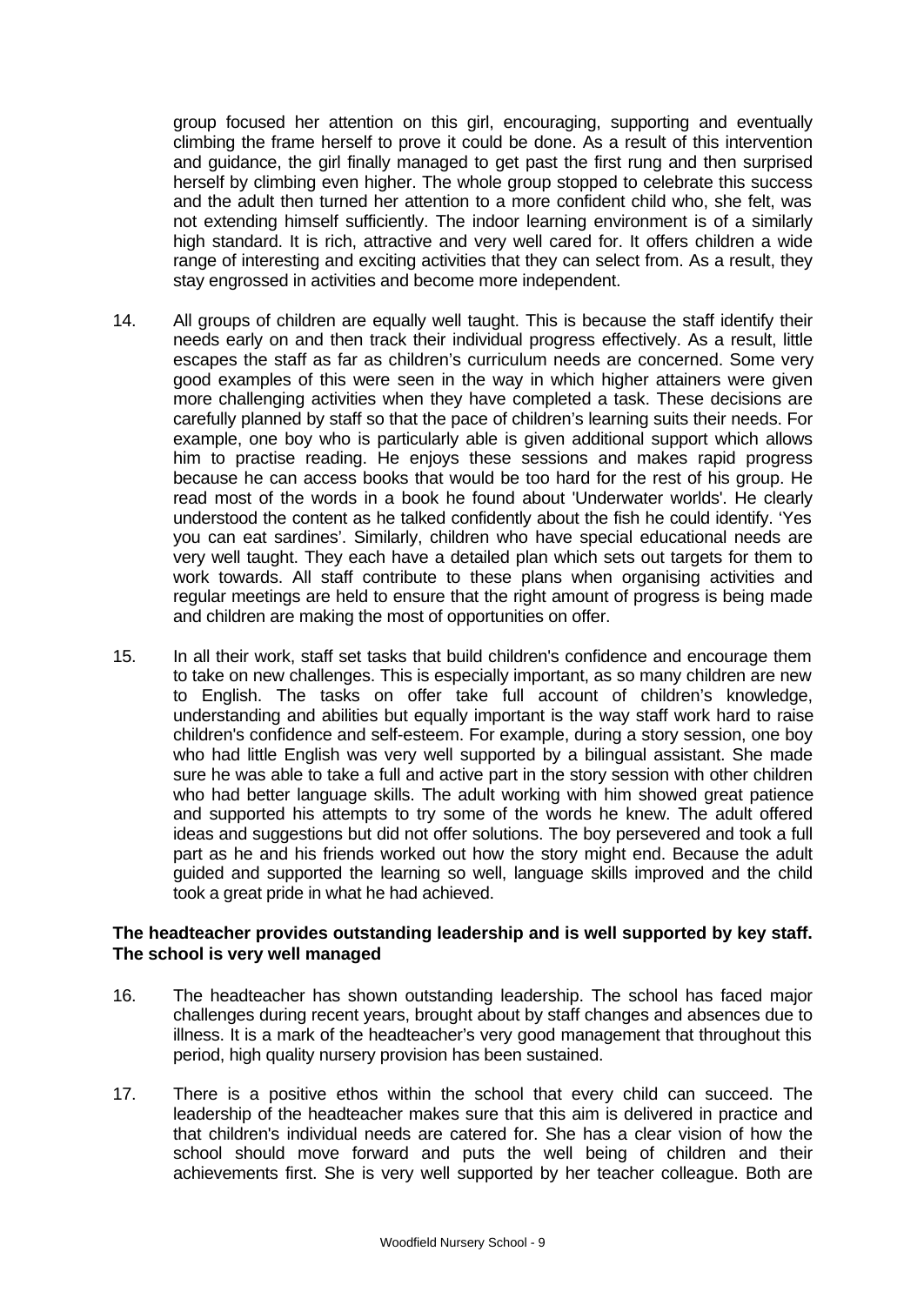very good teachers and, together, they lead their colleagues by example. All staff show a high level of commitment to raising standards and improving children's skills. A good example of this was seen during the regular team meetings held each day. The headteacher makes sure all staff contribute and agreements are made about the areas that children need to experience and observations that should be made about how well they do. It is apparent just how much knowledge they have when they talk about plans for the day and what individual children need. Such detailed knowledge and regular monitoring of each child contributes to the very good progress they make.

- 18. Another successful feature of the school is the way that staff are constantly reviewing their practice. They look for ways in which they can improve and are prepared to take advice from a variety of sources. The introduction of performance management has built on the very effective strategies that were already in place. For example, the headteacher observes teaching and provides each member of staff with constructive feedback. In addition, external consultants and advisers are used effectively to support and evaluate the work of the school. This helps to ensure that staff keep abreast of current developments in early years education and that monitoring arrangements of their practice are rigorous. A good example of this was the way in which support was sought on how the needs of a higher attaining child could be met. The strategies suggested were used by all staff working with him during the period of the inspection and are having a positive impact on his progress.
- 19. There is an excellent school development plan which sets out clearly what the school hopes to achieve for its children and, it is focused on the right priorities. It has a direct impact on the school's success. For example, it had identified that some areas of ICT needed to be improved and staff confidence increased. Because of the measures taken, such as using better software, organising the machines efficiently and staff training, children's work in this area has improved All staff and governors contribute to the plan knowing that their views and opinions will be valued and listened to. Governors, play an active part in the life of the school. Individual members visit regularly, are valuable supporters working on behalf of the school. They have a good understanding of the school's strengths and weaknesses.
- 20. Analysing its own performance and checking on the progress made by individuals and groups of children are other areas that the school successfully addresses. The quality and range of the data collected is exceptional, building detailed profiles of each child, teaching group and the whole year group. By doing this throughout the year, it identifies early on those children who might need extra support and who, potentially, could underachieve. Staff then use their regular meetings to organise, at an individual level, activities which will help these children to improve their skills. For example. story groups are arranged to meet the needs of children's improving language skills. Because they know their needs so well, there is regular movement between the groups, making sure that children are not held back or given work that is too easy for them.

#### **There is an excellent ethos for learning that enhances all aspects of children's personal development**

21. Woodfield Nursery School is a very exciting place for children. Although they enjoy the weekly ritual of returning their excellent home learning activity packs to the library, many are only too anxious to get on with the really fun activities in classrooms. A hurried wave to there parents and they are off at a gallop to see what fascinating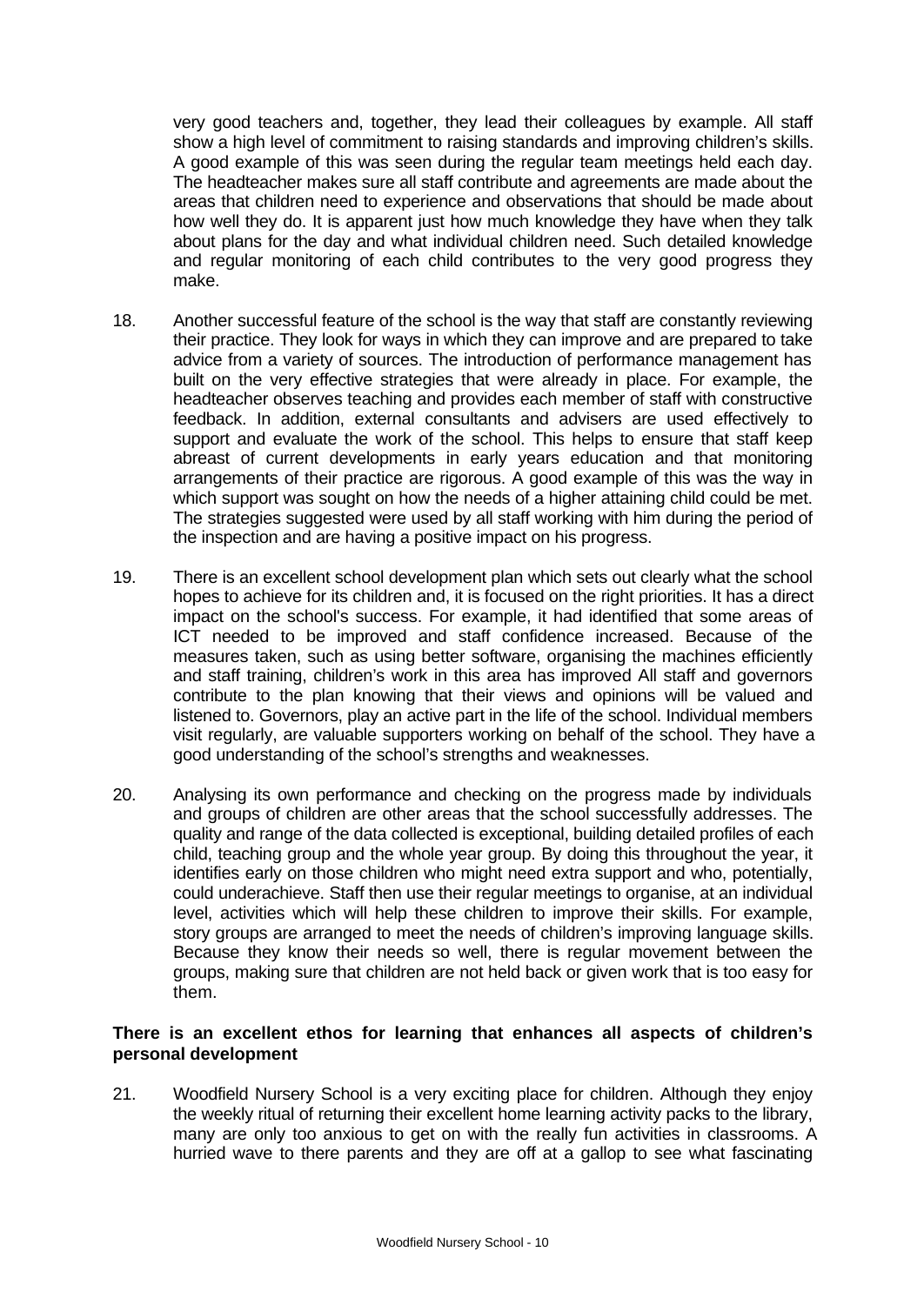topics await them. Staff are skilled at providing an abundance of interesting activities that capture children's imaginations and help them learn effectively.

- 22. A particularly successful task encouraged children to investigate the properties of fresh fish. An interesting selection of squid, prawns, sprats and rainbow trout was provided and children spent some time touching, smelling and generally 'getting to know' the different fish. The headteacher illustrated just how well she knew the children as she responded to their differing reactions with great sensitivity. Her choice of language was pitched at just the right level so that one boy who spoke a language other than English as his mother tongue was able to learn about each fish just as easily as another boy who spoke fluent English. One learned about the scales on the fish and realised that the fish had no hairs. The other explained that 'this fish is dead' and that 'it is white on one side.' Both boys were totally absorbed as the headteacher slit one of the fish open so that they could see some of its internal organs. They squealed with shock as they tentatively explored inside the trout's mouth and found it had sharp teeth.
- 23. Colourful examples of children's creative work hang all around the nursery. Banners sparkle from the ceilings and paintings are adorned with children's first written attempts to describe what they have drawn. Many delights of the natural world are on display, along with live fish in the entrance hall and photographic evidence of hatching chicks. Music is an everyday part of the school's routine as, for example, quiet tunes signal 'tidy up time' at the end of an activity.
- 24. Staff provide a constant stream of conversation for children to tap into and this builds their confidence. The children know that teachers value what they say. Many are happy to strike up a conversation with visitors on a variety of topics such as how they have noticed a friend's brand new bright pink shoes or how they 'really like the chips' served at snack time. Most children show well developed levels of self-confidence and this helps them to question new experiences. Children are used to the respect offered by staff and they approach other adults and their peers in the same way. They make the most of the varied opportunities staff give them to become increasingly self sufficient. Many help themselves to a cup of water from the water cooler and know that this is good for them.

## **Staff take very good care of the children, know their strengths very well and work very effectively with parents to help their children make the best possible progress in school.**

- 25. Children's well being is at the heart of everything staff do. All aspects of children's welfare are approached with appropriate sensitivity and suitable systems are in place to ensure the school environment is safe. Since the last inspection, a brand new bathroom has been installed and is equipped with a separate shower and changing area. This ensures privacy for children using the facilities and helps them to feel at ease.
- 26. Daily staff meetings provide ample opportunity for all staff to discuss any concerns they have about particular children as well as offering contributions about how children respond to the learning activities. Such close co-operation between all the staff ensures that each child is offered properly focused guidance and support throughout their time in school.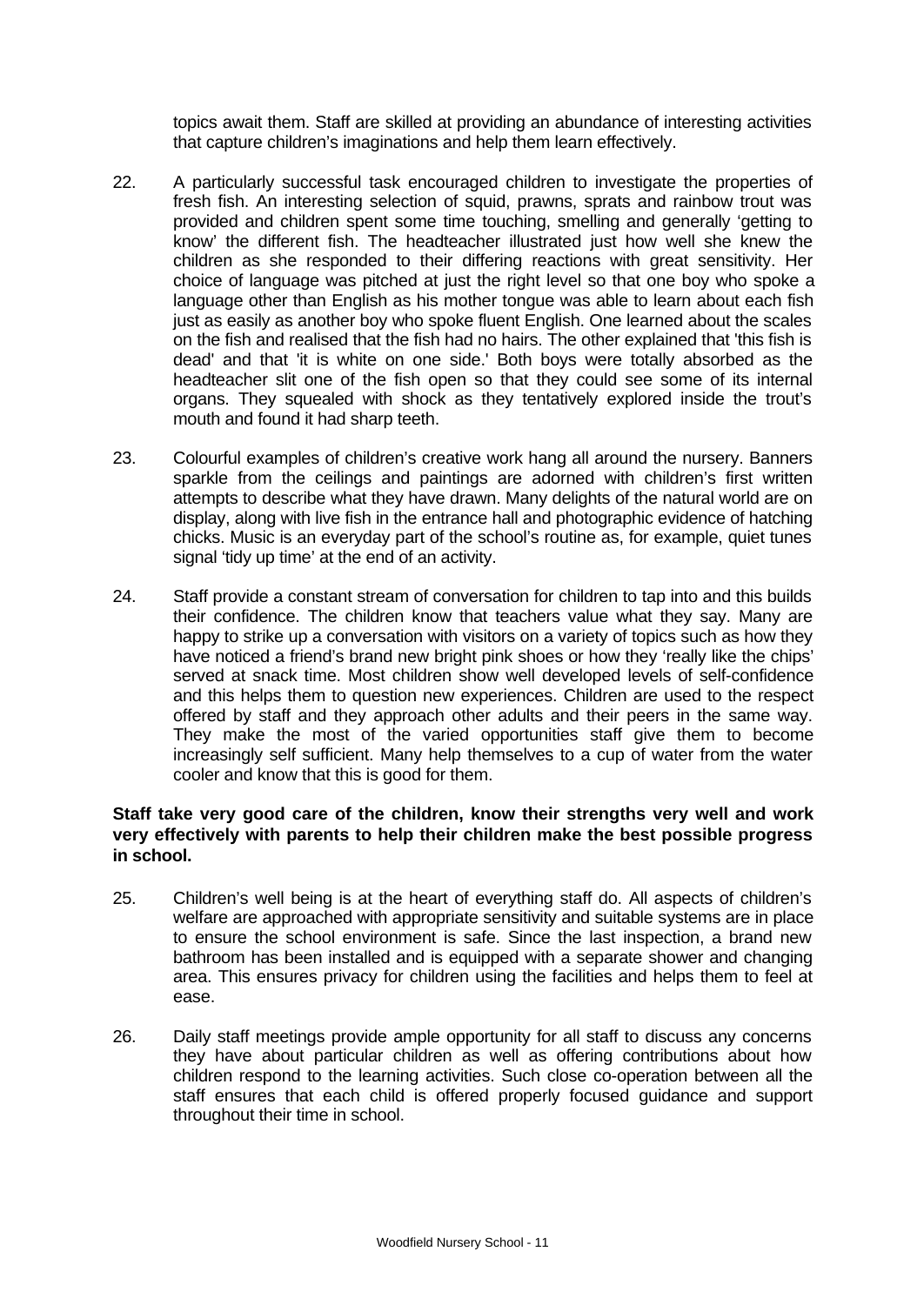- 27. As staff know children's strengths and areas for development so well they are able to match tasks to their individual needs and children respond very well to this. For example, one little girl approached the table with the fresh fish and listened intently to what other children and the teacher were saying. The teacher knew that she was very timid and, after asking if she would like to touch the fish, she left her to watch and listen but did not force her to participate. The girl gained in confidence as she saw others investigating the fish and the teacher was pleased that she had stayed close by for so long.
- 28. Parents report that their children really like coming to school and this is due in no small part to the excellent relationships staff establish with the children. Parents see this each day as they drop off or collect their children and they are impressed with just how well staff know their children.
- 29. Staff use the knowledge they collect about each child to help steer parents in the right direction when supporting their child's learning at home. Staff who run the activity library encourage parents and children to look at particular activity packs if they know that the children are particularly interested in certain activities such as cutting or jigsaws. Parents really appreciate this level of support and many come into the library, as a result. Staff engage parents in conversations and parents are at ease talking with them. Good levels of bilingual support are available for parents who speak a variety of languages as their mother tongue.

## **WHAT COULD BE IMPROVED**

#### **Arrangements at the start and end of sessions so that children have an equal amount of time in school.**

- 30. This is a school committed to working in partnership with parents at every opportunity to ensure the active involvement of each parent in their child's progress. Staff work hard to establish good relationships with parents who greatly value the school and the very positive impact it has on their children's development. The beginning and end of sessions are used well by staff to speak informally to parents, picking up on any concerns they might have or sharing information on how well a child has done during a session. Bilingual staff are sensibly involved during this period to make sure that no one is excluded from such discussions.
- 31. However, the time allocated for these 'hand over' sessions is too long to ensure equal access to the required teaching sessions for all children. For example, arrival times for the morning session cover a thirty-minute period and departure times range over a fifteen-minute period. As a result, children's time in school can vary by as much as forty-five minutes each session. During the period of the inspection this meant that some children had less time engaged in outdoor activities than others because their parents collected them as soon as the doors were opened at the end of the session.
- 32. The school has recognised this as an area that needs to be addressed. For example, it is looking at ways to reduce the variations in time currently being experienced by some children, without losing the benefits of regular discussions with parents that the present system brings.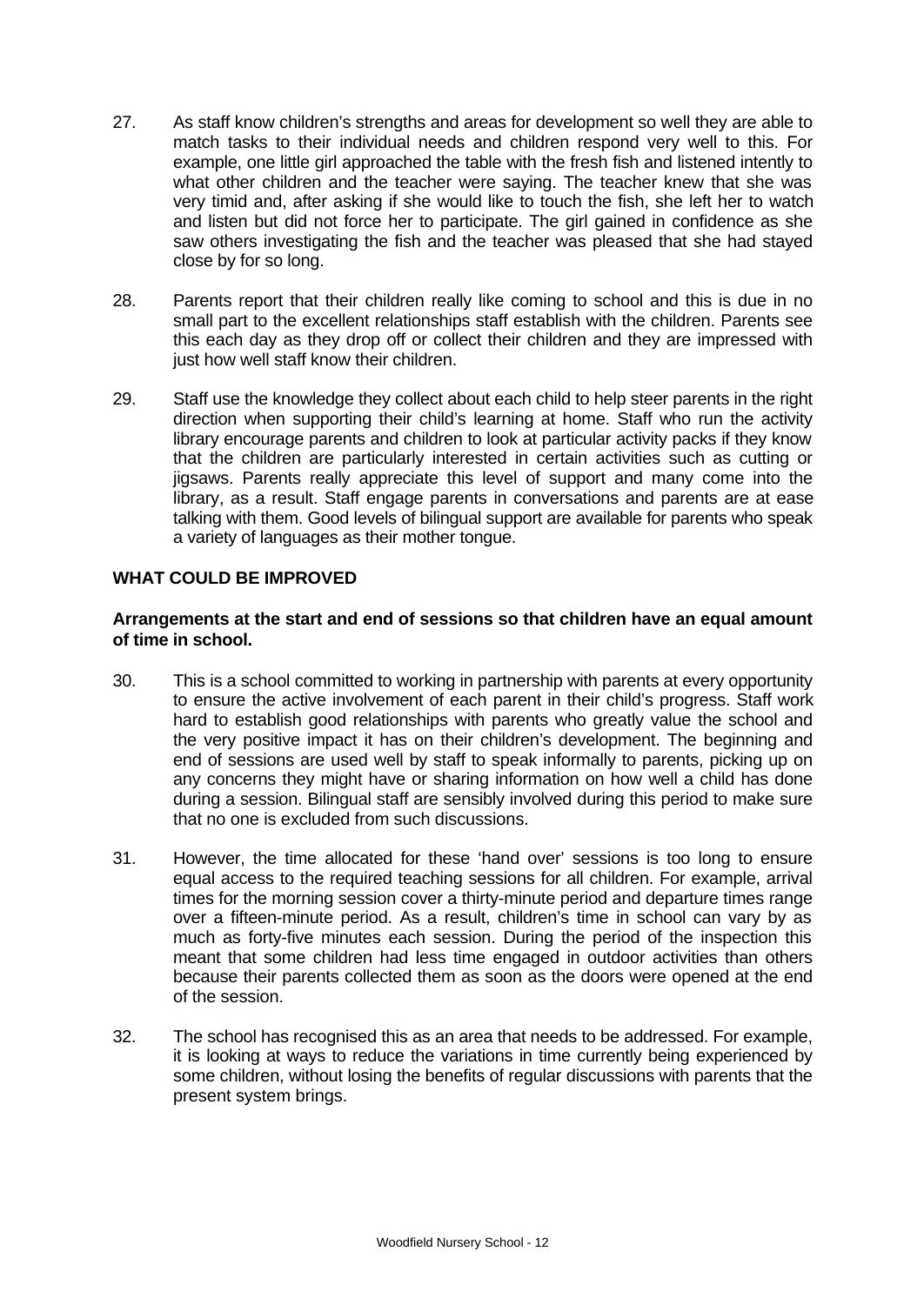# **WHAT SHOULD THE SCHOOL DO TO IMPROVE FURTHER?**

- 33. The school should now:
	- (a) Reorganise the arrangements at the start and end of sessions so that:
		- children have an equal amount of time in school;
		- learning opportunities are not missed during the end of session activities when some children leave early.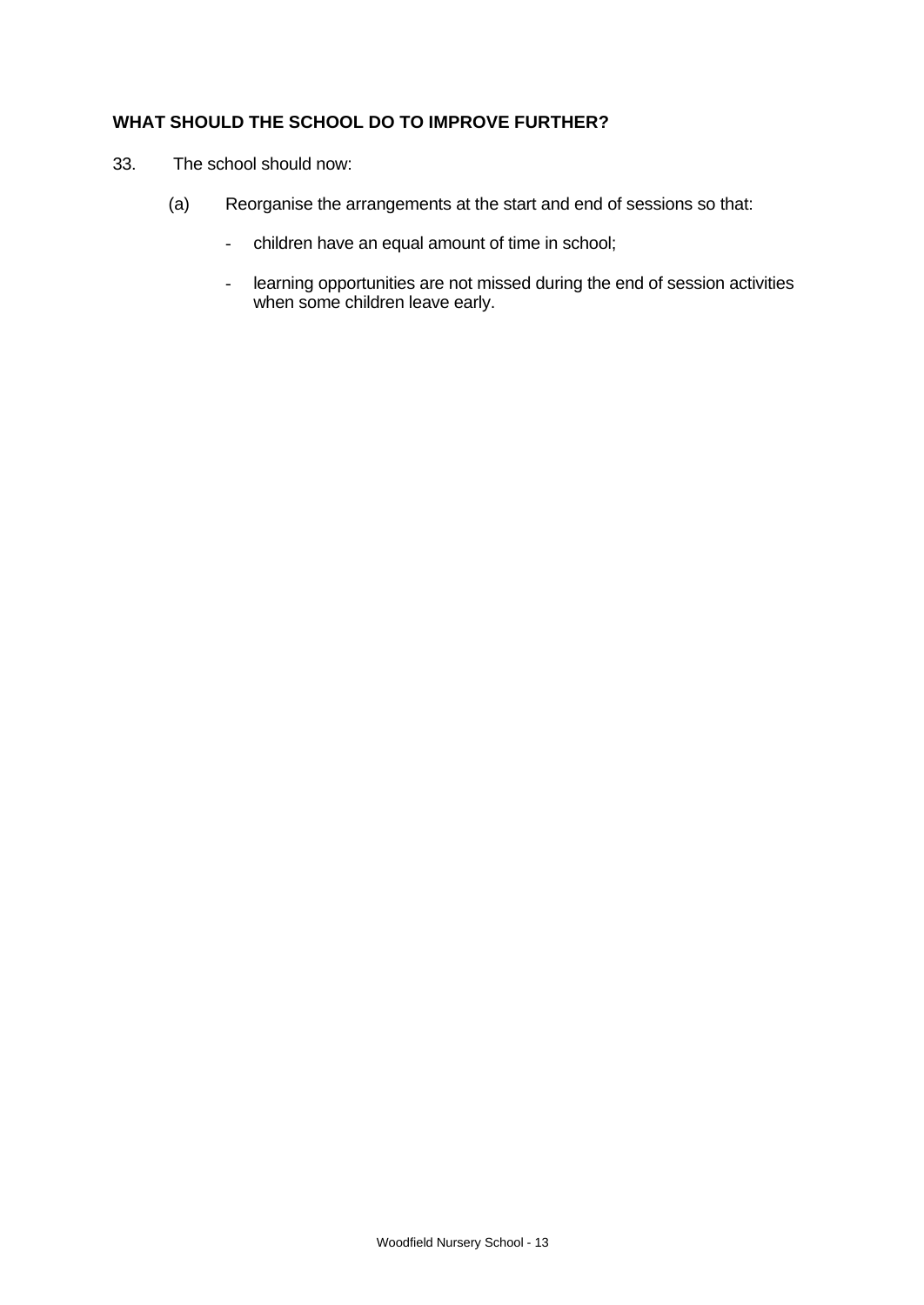# **PART C: SCHOOL DATA AND INDICATORS**

#### *Summary of the sources of evidence for the inspection*

Number of sessions observed

Number of discussions with staff, governors, other adults and pupils

#### *Summary of teaching observed during the inspection*

|            | Excellent | Very good | Good | Satisfactory | Unsatisfactor | Poor | Very Poor |
|------------|-----------|-----------|------|--------------|---------------|------|-----------|
| Number     |           |           |      |              |               |      |           |
| Percentage | 18        | 41        | 29   | 12           |               |      |           |

*The table gives the number and percentage of sessions observed in each of the seven categories used to make judgements about teaching. Care should be taken when interpreting these percentages as each session represents around five percentage points.*

#### *Information about the school's pupils*

| Pupils on the school's roll                                           |  |
|-----------------------------------------------------------------------|--|
| Number of pupils on the school's roll (FTE for part-time pupils)      |  |
| Number of full-time pupils known to be eligible for free school meals |  |

*FTE means full-time equivalent.*

| Special educational needs                                           |  |
|---------------------------------------------------------------------|--|
| Number of pupils with statements of special educational needs       |  |
| Number of pupils on the school's special educational needs register |  |

| English as an additional language                       | No of pupils |
|---------------------------------------------------------|--------------|
| Number of pupils with English as an additional language | 68           |

| Pupil mobility in the last school year                                       | No of pupils |
|------------------------------------------------------------------------------|--------------|
| Pupils who joined the school other than at the usual time of first admission | 14           |
| Pupils who left the school other than at the usual time of leaving           | 14           |

| 17 |  |
|----|--|
| 20 |  |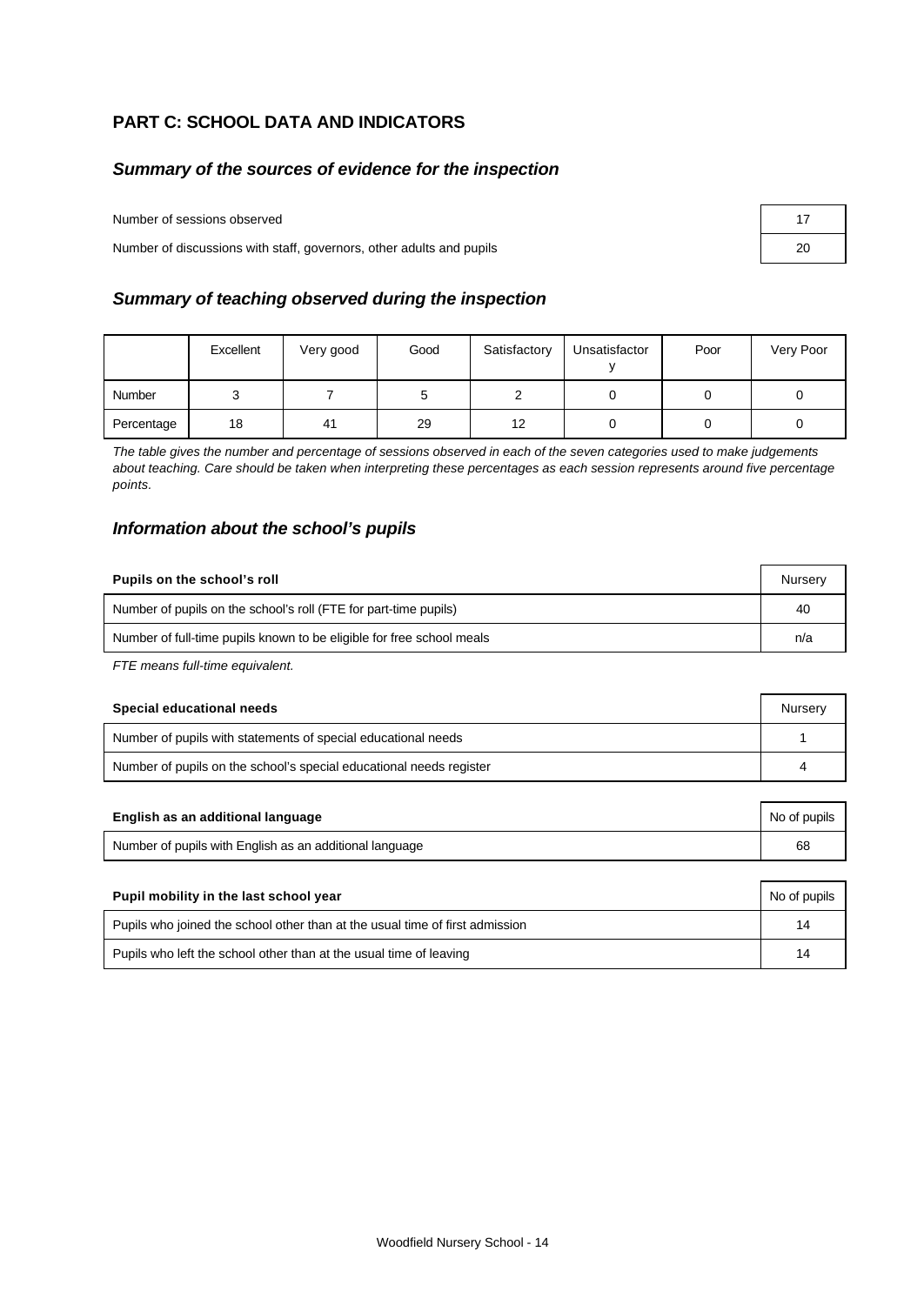# *Teachers and classes Financial information*

#### **Qualified teachers and support staff**

| Total number of qualified teachers (FTE) |    |  |
|------------------------------------------|----|--|
| Number of pupils per qualified teacher   | 20 |  |
|                                          |    |  |

| Total number of education support staff |     |
|-----------------------------------------|-----|
| Total aggregate hours worked per week   | 184 |

| Qualified teachers and support staff     |     | Financial year                             | 2001/2002 |  |
|------------------------------------------|-----|--------------------------------------------|-----------|--|
| Total number of qualified teachers (FTE) | 2.0 |                                            |           |  |
| Number of pupils per qualified teacher   | 20  |                                            |           |  |
|                                          |     | Total income                               | 3599      |  |
| Total number of education support staff  |     | Total expenditure                          | 3599      |  |
| Total aggregate hours worked per week    | 184 | Expenditure per pupil                      | 90        |  |
|                                          |     | Balance brought forward from previous year | 281       |  |
| Number of pupils per FTE adult           | 5   | Balance carried forward to next year       | 371       |  |

*FTE means full-time equivalent. The school does not have a delegated budget. These figures represent expenditure on supplies and equipment which the school controls.*

## *Recruitment of teachers*

| Number of teachers who left the school during the last two years                                               |  |
|----------------------------------------------------------------------------------------------------------------|--|
| Number of teachers appointed to the school during the last two years                                           |  |
|                                                                                                                |  |
| Total number of vacant teaching posts (FTE)                                                                    |  |
| Number of vacancies filled by teachers on temporary contract of a term or more (FTE)                           |  |
| Number of unfilled vacancies or vacancies filled by teachers on temporary contract of less than one term (FTE) |  |

*FTE means full-time equivalent.*